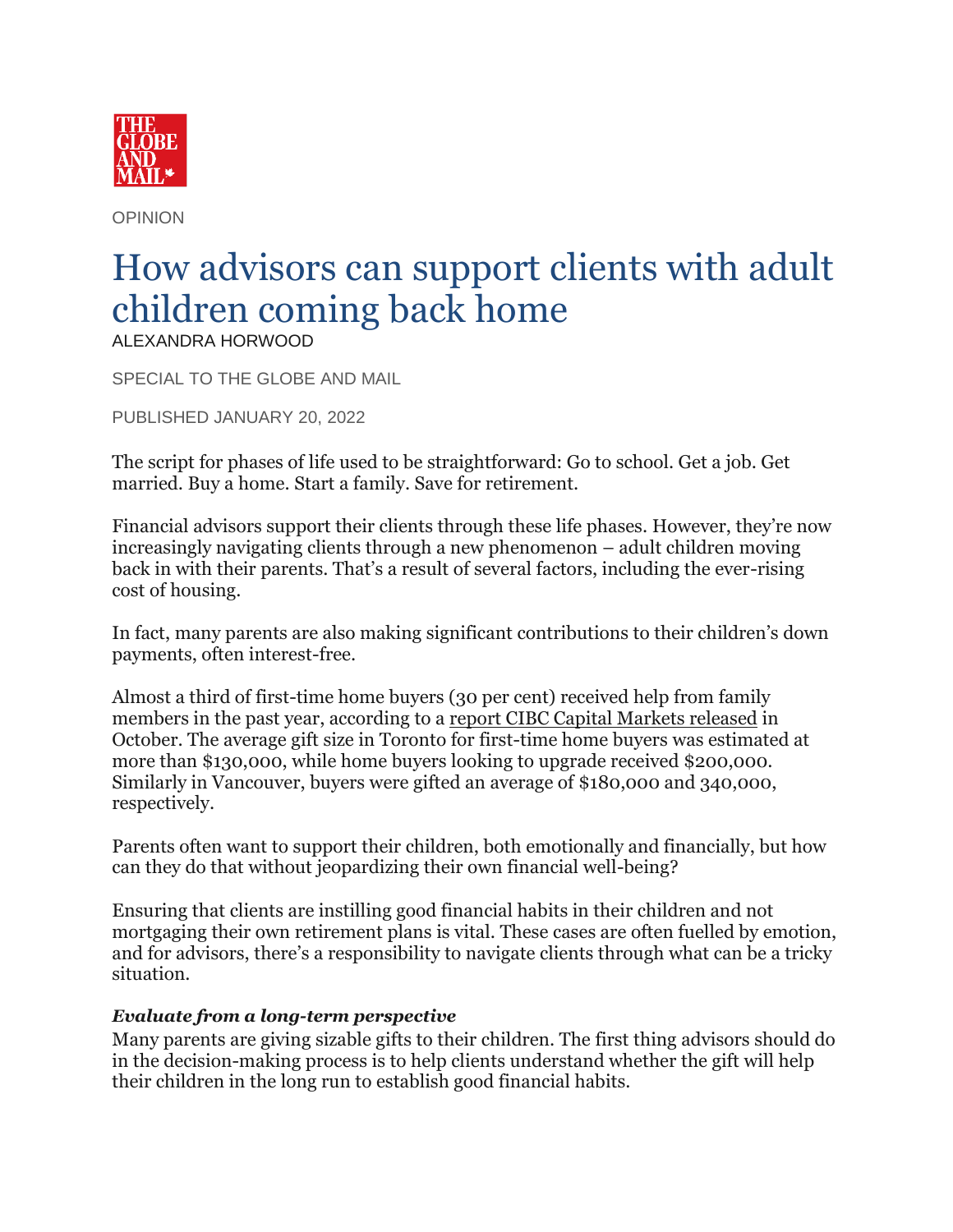It's important to ensure clients are keeping their retirement plans in mind to determine to which extent they can support their adult children financially.

[FP Canada recently conducted a survey](https://www.financialplanningforcanadians.ca/financial-planning/failure-to-launch) that showed a third (33 per cent) of Canadians say their adult children are causing a financial strain.

When clients are examining the best ways to support their children while preserving their long-term financial plans, they need to have a clear picture of the impact that any financial contribution may have.

They also need to establish ground rules to ensure their children become financially independent soon.

In doing so, clients want to teach sound financial values such as the importance of hard work, paying bills, living within your means, balancing your budget, and saving money from a young age to benefit from the power of compounding interest.

Advisors want to avoid scenarios in which clients become ATM machines for their children.

## *Set clear parameters from the get-go*

Establishing parameters from the beginning if a client's children are about to move back home is important.

Typically, children that move back home as adults are not students anymore. They have likely begun careers and are on the path toward independence. They should not be void of financial or other responsibilities in the home, which means setting expectations on what they're going to pay for and how they will contribute to the home.

For example, will clients charge their children rent? How much will they contribute to groceries or gas? What are the expectations for cooking, cleaning, and chores?

Having a clear sense of how long the children will be living with their parents will play a role in financial planning. Some of the issues that need to be addressed include whether the move will be a short-term arrangement to help them get back on their feet, or if the children can save money by moving back in, which allows them to save for a down payment for a home.

Another consideration is whether giving them money is a loan or a gift. Making it a loan can be a good strategy because the Ontario Family Law Act, for example, treats gifts and loans differently in the event of a future marital breakdown. Gifts show up on the couple's list of matrimonial assets to be divided whereas a loan may not.

While clients may have an urge to jump in and rescue their adult children, they also need to recognize that letting their children establish themselves will be character building, and should accelerate their independence, financial or otherwise.